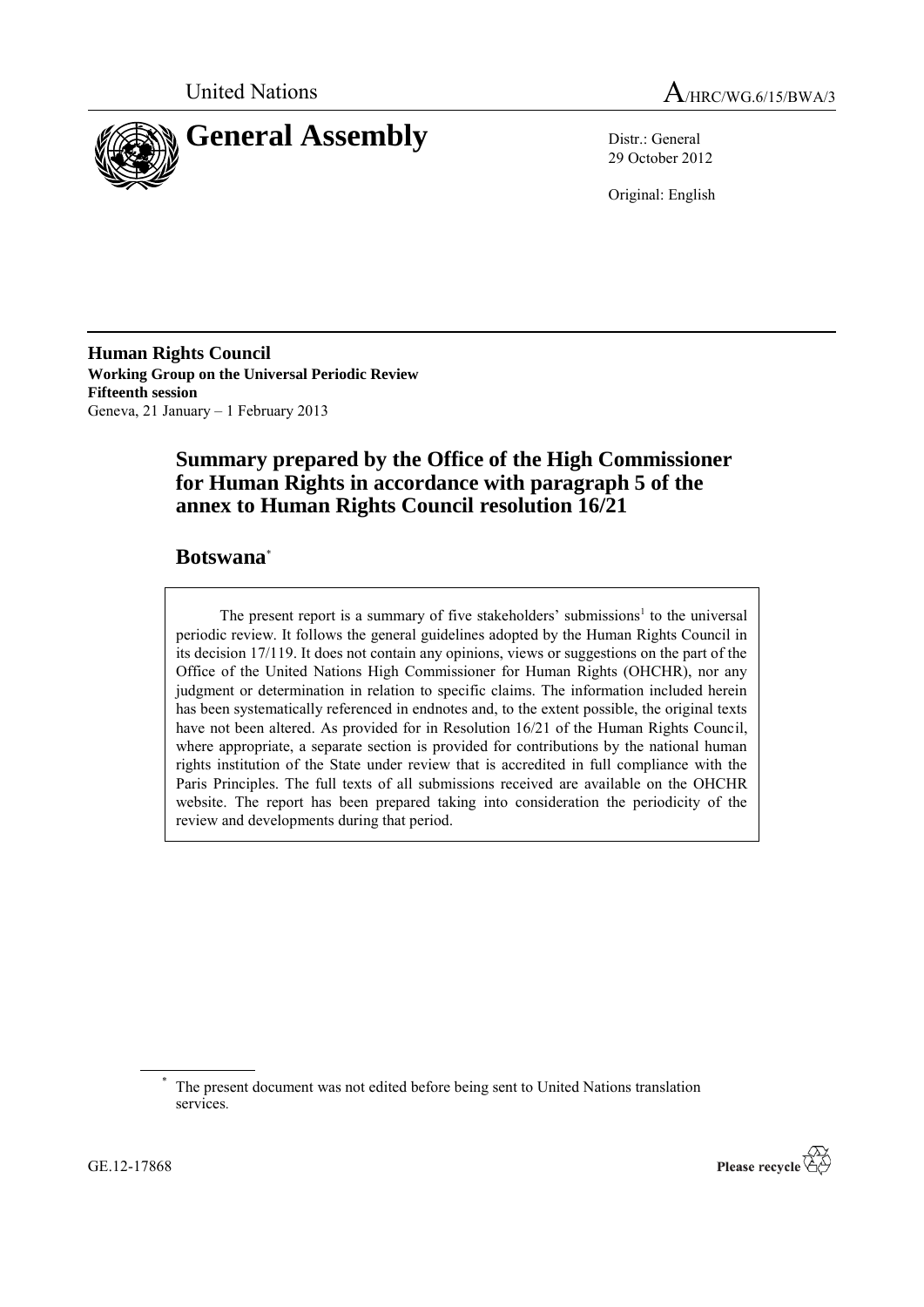# **I. Information provided by stakeholders**

## **A. Background and framework**

## **1. Scope of international obligations**

1. The Commonwealth Human Rights Initiative (CHRI) recommended that Botswana sign and ratify the International Covenant on Economic, Social and Cultural Rights, the International Convention for the Protection of All Persons from Enforced Disappearance, the [International Convention on the Protection of the Rights of All Migrant Workers and](http://www2.ohchr.org/english/law/cmw.htm)  [Members of Their Families](http://www2.ohchr.org/english/law/cmw.htm) and the [Convention on the Rights of Persons with Disabilities.](http://www2.ohchr.org/english/law/disabilities-convention.htm) 2

2. Joint Submission 1 (JS 1) recommended ratification of the International Covenant on Economic, Social and Cultural Rights to ensure long-term poverty eradication, as well as the Second Optional Protocol to the International Covenant on Civil and Political Rights and the Optional Protocol to the Convention against Torture and Other Cruel, Inhuman or Degrading Treatment or Punishment. It called on Botswana to provide a timetable for the ratification of these instruments.<sup>3</sup>

## **2. Constitutional and legislative framework**

3. The Minority Rights Group (MRG) stated that while the Constitution of Botswana protected individuals, it did not support or protect the rights and freedoms of Botswana's tribes as collective entities.<sup>4</sup>

4. JS 1 stated that the Convention against Torture and Other Cruel, Inhuman or Degrading Treatment or Punishment, the International Convention on the Elimination of All Forms of Racial Discrimination, the Convention on the Elimination of All Forms of Discrimination against Women and the International Covenant on Civil and Political Rights were not incorporated in Botswana's legal system.<sup>5</sup> It recommended incorporation of these instruments in Botswana's national legal order. 6

## **3. Institutional and human rights infrastructure and policy measures**

5. CHRI stated that Botswana accepted recommendations made at its universal periodic review on 1 December 2008 ("review") with regard to the establishment of a national human rights institution in compliance with the Paris Principles, and the continued strengthening of the national human rights architecture and institutional framework by providing the necessary funds and resources. However, the Office of the Ombudsman remained the sole agency that dealt with human rights issues. Furthermore, the Ombudsman's mandate continued to be narrow and restrictive.<sup>7</sup>

6. JS 1 stated that the work of the Office of the Ombudsman was being undermined by slow responses by Government departments and linked low case resolution rate, which has serious implications for the promotion and protection of human rights.<sup>8</sup>

7. JS 1 recommended that Botswana commit to producing a national human rights strategy linked to national development principles and priorities. This strategy should include relevant capacity-building in the Government, civil society and the private sector, as well as the creation of an independent national human rights institution in accordance with the Paris Principles.<sup>9</sup>

8. JS 1 referred to recommendations accepted by Botswana during its review and recommended that Botswana formulate a national plan of action for implementation of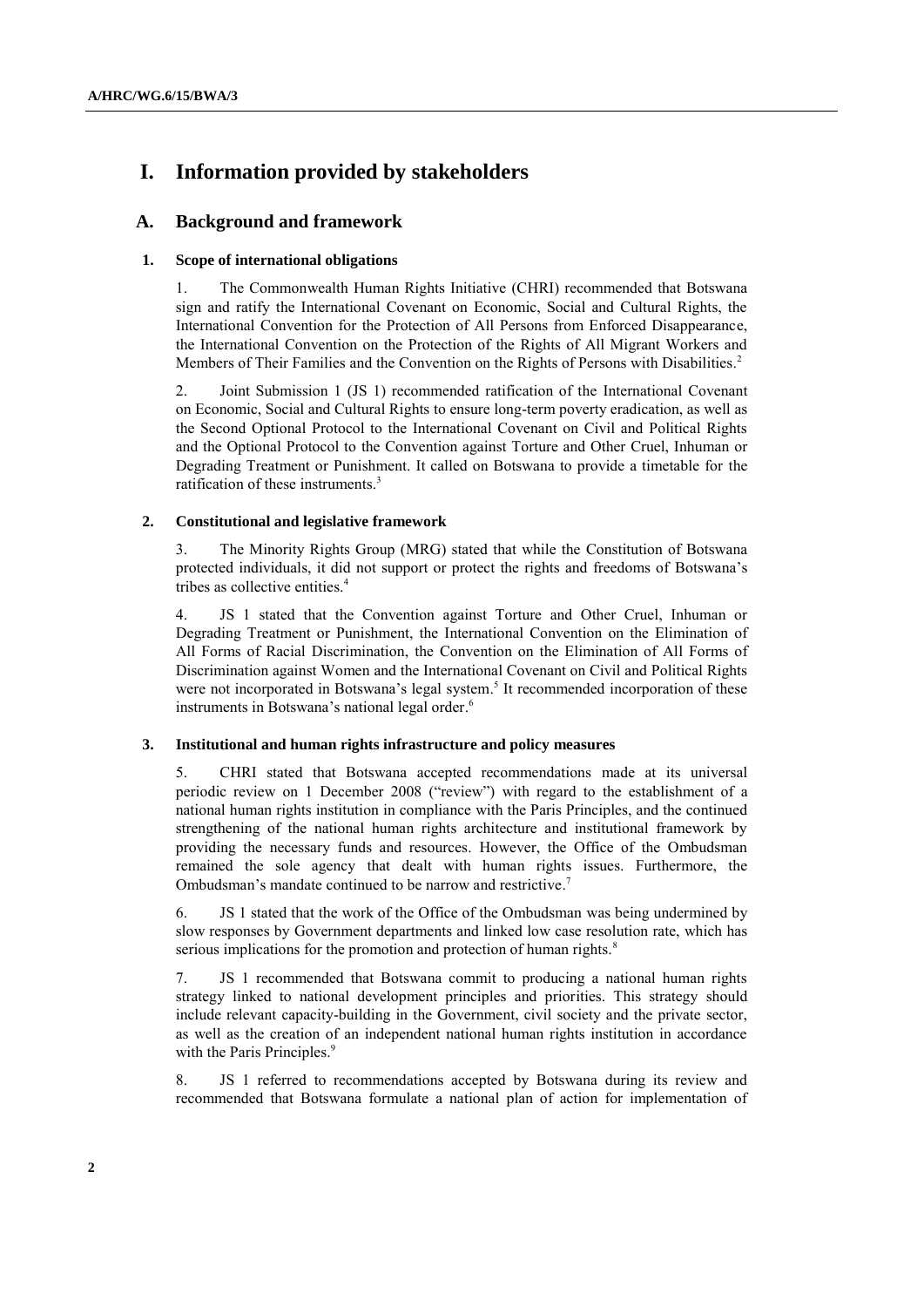accepted recommendations, voluntary pledges and commitments; and produce a mid-term report on the status of the implementation of these recommendations and commitments.<sup>10</sup>

## **B. Cooperation with human rights mechanisms**

## **1. Cooperation with treaty bodies**

9. CHRI stated that at the review, Botswana accepted the recommendation to submit all outstanding treaty reports, particularly those relating to the Convention on the Elimination of All Forms of Discrimination against women.<sup>11</sup> Also, reports in relation to the Convention against Torture and Other Cruel, Inhuman or Degrading Treatment or Punishment, the International Convention on the Elimination of All Forms of Racial Discrimination, the Convention on the Rights of the Child, as well as its two Optional Protocols, were overdue.<sup>12</sup> JS 1 recommended that Botswana submit these reports without delay.<sup>13</sup>

## **2. Cooperation with special procedures**

10. CHRI stated that Botswana accepted the recommendation made at its review to invite the Special Rapporteur on Indigenous Peoples and that this visit took place in March 2009.<sup>14</sup>

11. CHRI and JS 1 recommended that Botswana issue a standing invitation to the Human Rights Council's Special Procedures.<sup>15</sup>

12. JS 1 recommended that Botswana consider inviting the Special Rapporteur on the Eradication of Extreme Poverty and Human Rights for a country visit.<sup>16</sup>

## **C. Implementation of international human rights obligations, taking into account applicable international humanitarian law**

## **1. Equality and non-discrimination**

13. JS 1 stated there was gender inequality in relation to inheritance. It added that as of July 2012, an appeal of a lower court ruling that *Ngwaketse* customary law, which provided that only males could inherit the family home, did not violate a daughter's right to equality as guaranteed in the Constitution, was pending.<sup>17</sup> JS 1 recommended that Botswana reform customary law to eliminate discrimination against women in relation to their access to property.<sup>18</sup>

#### **2 Right to life, liberty and security of the person**

14. JS 1 stated that Botswana remained committed to retaining the death penalty and that the Government had not considered a moratorium on the execution of this sentence. <sup>19</sup> It made recommendations including that the Government hold public consultations to ascertain the desirability and long-term effectiveness of the death penalty as a deterrent, as well as the implementation of a moratorium on the execution of the death penalty.<sup>20</sup>

15. JS 1 stated that corporal punishment was applied under the statutory and the customary law systems, as a form of correction. Relevant provisions existed in both the Penal Code and the Customary Courts Act. Despite the requirements for the administration of corporal punishment, such punishment constituted torture, cruel, inhuman and degrading treatment and was an offence to the dignity of the person subjected to this form of punishment.<sup>21</sup>

16. The Global Initiative to End All Corporal Punishment of Children (GIEACPC) stated that while Botswana rejected the recommendation to abolish corporal punishment,<sup>22</sup>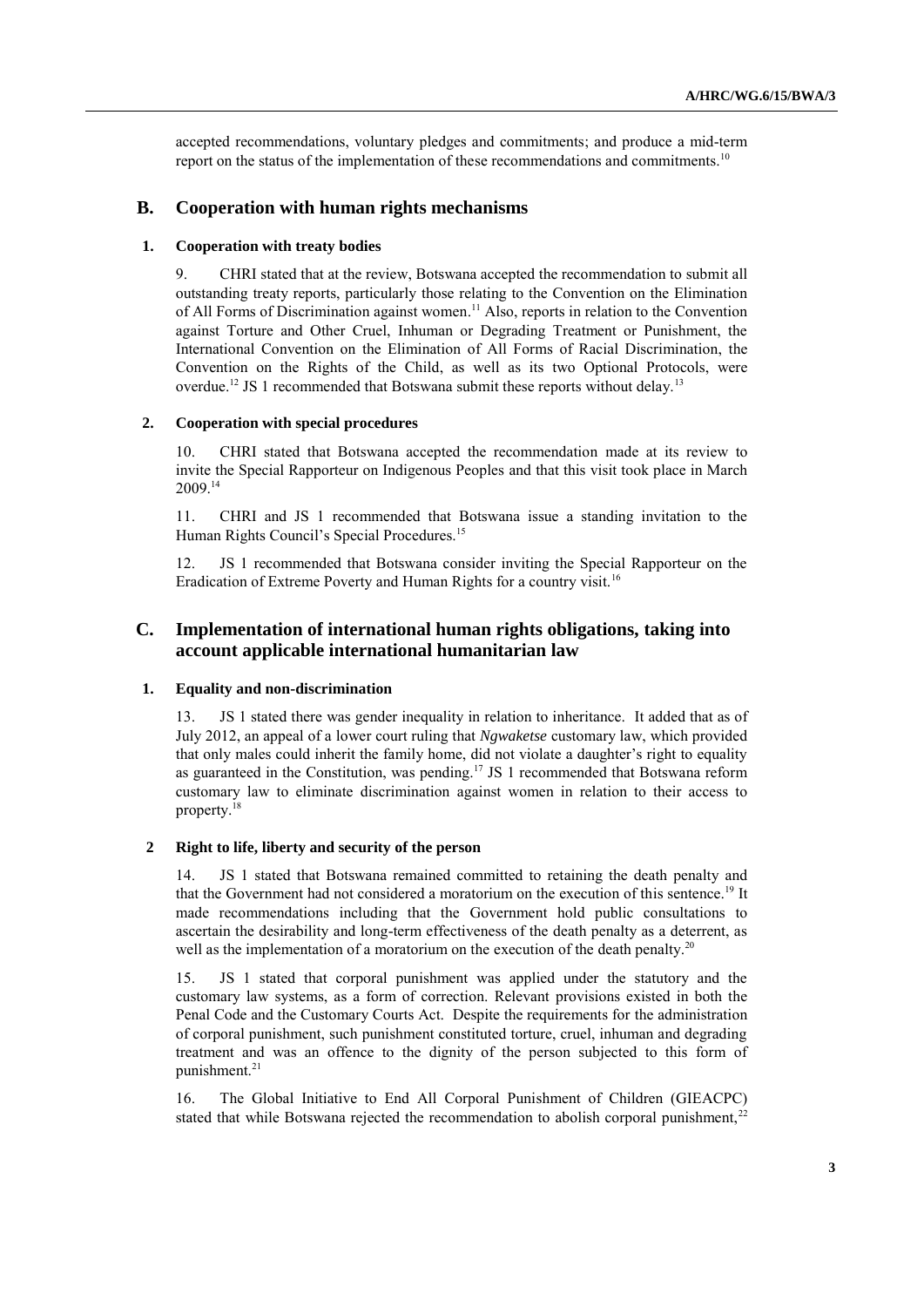it accepted the recommendation to inter alia incorporate the provisions of the Convention on the Rights of the Child into its national legislation,<sup>23</sup> This Convention and other human rights treaties create the obligation to enact legislation to prohibit corporal punishment of children in all settings – the home, schools, penal system and care settings. However, the Children's Act (2009) enacted shortly after the review, failed to prohibit corporal punishment in any setting and on the contrary, it expressly authorises corporal punishment of children, including as appropriate sentences imposed by the courts.<sup>24</sup> JS 1 recommended that Botswana review the inconsistencies between the Children's Act (2009) and its international legal commitments to the core principles of the Convention on the Rights of the Child.<sup>25</sup>

17. JS 1 stated that the dual legal system of customary and common law made it difficult to ensure adequate protection of women against domestic violence. Cultural perceptions of women as perpetual minors under the care of their father, husband, uncle or brother, reinforced an environment which enabled assertion of authority through violence.<sup>26</sup>

18. JS 1 stated that the Domestic Violence Act did not "specifically prohibit" domestic violence and that addressing domestic and gender violence has been largely ineffective particularly because of the poor dissemination of information on the law and programmes for victims.<sup>27</sup>

19. JS 1 made recommendations including the strengthening of laws and policies; the creation and availability of adequate shelters for victims; and the criminalization of rape in marriage.<sup>28</sup>

20. JS 1 stated that prisoners who were HIV-positive and who were not citizens were deprived of anti-retroviral treatment.<sup>29</sup> It recommended a review of this policy.<sup>30</sup>

#### **3. Administration of justice and the rule of law**

21. The Child Rights International Network (CRIN) stated that the minimum age of criminality was eight years.<sup>31</sup> It recommended raise in the age of criminality.<sup>32</sup>

22. CRIN stated that corporal punishment in the form of whipping was lawful as a sentence for males. The penal code punished a number of crimes for which corporal punishment was identified as an appropriate sentence. These crimes include sexual offences and offences relating to murder, assault, robbery, and travelling by train without a ticket. For persons aged fourteen and over, corporal punishment can be ordered in addition to or in lieu of imprisonment. The Magistrates' Courts Act authorized all magistrates to impose a sentence of whipping. The Customary Courts Act authorised customary courts to sentence a convicted person to corporal punishment.<sup>33</sup> CRIN recommended the repeal of all legal provisions that authorised corporal punishment as a sentence. It also recommended the enactment of legislation that would explicitly prohibit corporal punishment for offenders under the age of 18.<sup>34</sup>

23. CRIN stated that there was no explicit prohibition of life imprisonment for child offenders in the penal code, which provided for a number of offences including mutiny, piracy, hijacking, rioting, incest, manslaughter, murder, the causing of grievous bodily harm, kidnapping and arson, to be punished with life imprisonment.<sup>35</sup> Also, the Children's Act (2009) which provided for child offenders to be sentenced to imprisonment did not prohibit imprisonment for life.<sup>36</sup> CRIN recommended the explicit prohibition of life imprisonment and indeterminate detention of child offenders, including where such imprisonment is in lieu of the death penalty. It also recommended legislation which provided for the detention of children only as a last resort and for the shortest possible time.<sup>37</sup>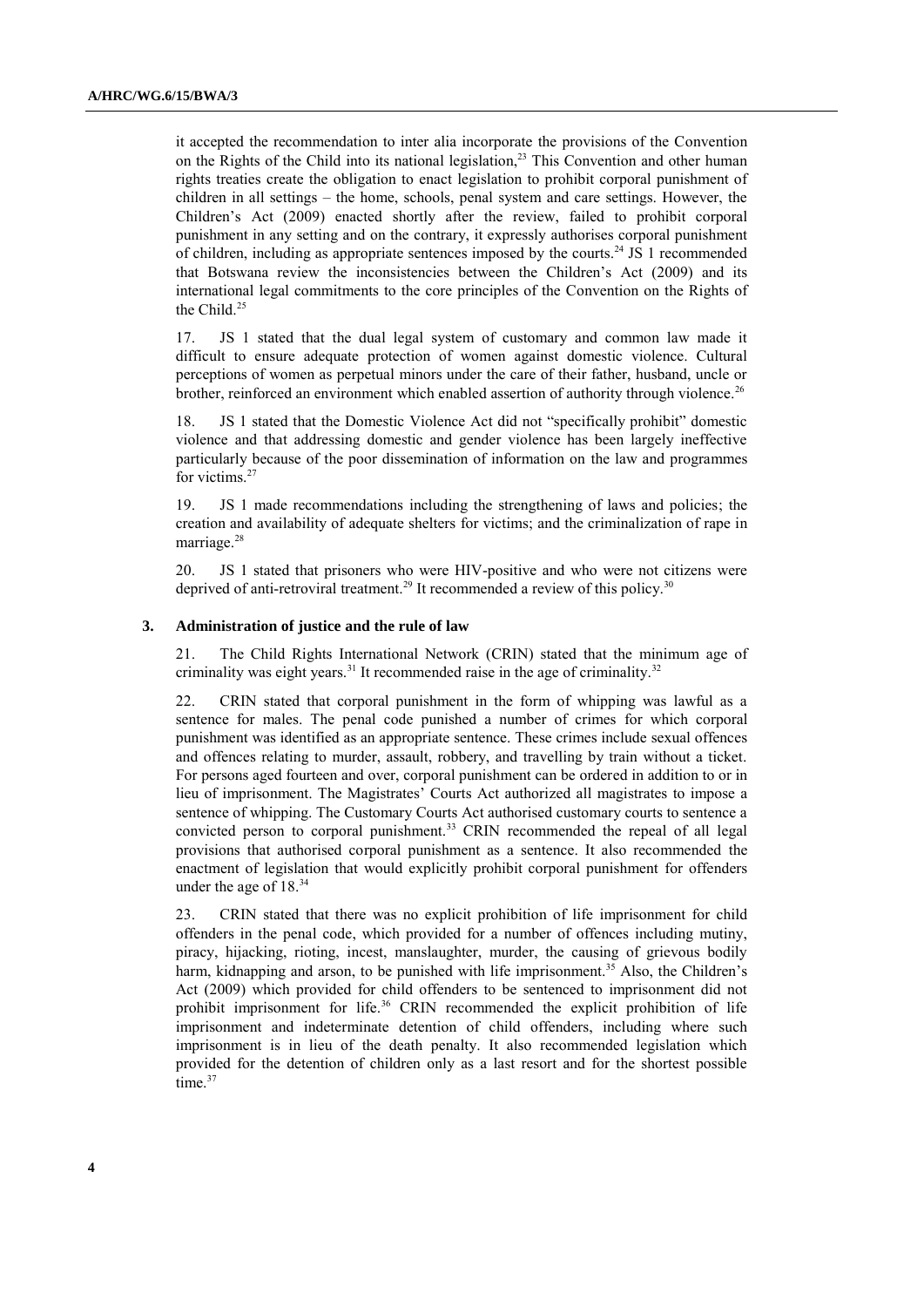### **4. Right to privacy**

24. CHRI stated that Article 164 of Botswana's penal code criminalized any person who has "carnal knowledge" of another which is "against the order of nature", while Article 167 criminalized gross indecency committed in public or in private.<sup>38</sup> CHRI stated that a 2003 court judgment affirmed that these provisions effectively prohibited same-sex relations and was applicable to lesbian sexual activity.<sup>39</sup> CHRI made recommendations including the repealing of articles 164 and 167 of the penal code. $40$ 

25. CHRI stated that the criminalization of same-sex conduct was incompatible with Botswana's obligations under articles 17 and 26 of the International Covenant on Civil and Political Rights.<sup>41</sup> It added that statements made by political leaders were at odds with these obligations.<sup>42</sup> Also, religious leaders fuelled discrimination and homophobia. In this regard, CHRI stated that The Evangelical Fellowship of Botswana published a statement in a national newspaper condemning the actions of civil society that advocated for the decriminalisation of homosexuality.<sup>43</sup>

26. JS 1 stated that transgendered persons experienced difficulties in obtaining documents reflecting their changed gender identity following transition from one gender to another. While the changing of one's name was permissible under the law, there was no legislation specifically addressing a change of identity.<sup>44</sup>

27. JS 1 stated that transsexual applicants were required to submit to the court, a medical report concerning their sexual identity. This report must be approved by the Ministry of Health. The ignorance of civil servants and members of the judiciary about transgendered persons resulted in the process being unnecessarily prolonged.<sup>45</sup>

## **5. Freedom of expression and association**

28. CHRI stated that in 2010, a private member's bill proposed the enactment of the "Freedom of Information law". This bill required substantial amendment if the right to information were to be operationalized in accordance with international best practices.<sup>46</sup> The coverage of this bill must be expanded to include the Office of the President, commissions of inquiry sanctioned by the President, the Judiciary, political parties and private bodies in which public funds were invested or which perform public functions or provide public services. $4^{7}$  The bill should place an obligation on the Government to provide training to its officers in charge of implementing the eventual law as well as to members of the public on the use of this law.<sup>48</sup> It must also explicitly stipulate that when requests are being made, the reasons for such request need not be provided.<sup>49</sup>

29. CHRI stated that organizations that work on LGBTI issues have been denied any legal status, thus restricting their ability to raise fund from donors.<sup>50</sup> This has infringed the right to association guaranteed under Article 13(1) of the Constitution of Botswana and enshrined in Article 22 of the International Covenant on Civil and Political Rights.<sup>51</sup>

### **6. Right to education**

30. JS 1 stated that during the review Botswana accepted the recommendation to mainstream human rights in the education system through the development of a national strategy for human rights education in the school system in accordance with the Plan of Action 2005-2009 of the World Programme for Human Rights Education. However, this recommendation has not been implemented.<sup>52</sup> JS 1 recommended that Botswana provide a national strategy for human rights education and a plan for the mainstreaming of human rights within the school system.<sup>53</sup>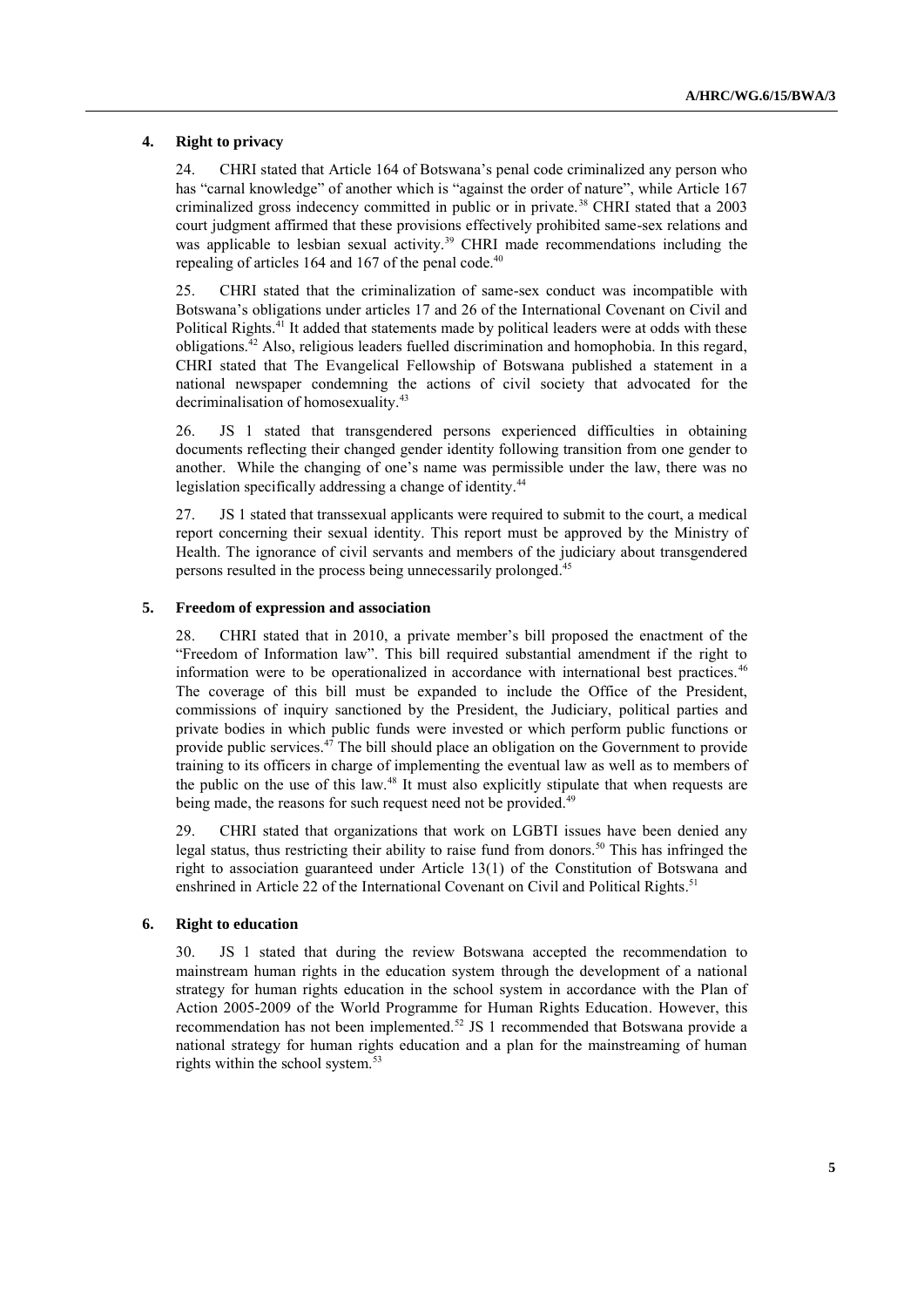#### **7. Cultural right**

31. MRG stated that in Botswana each tribe spoke a different language and that there were 26 unrecognized languages.<sup>54</sup> It recommended that Botswana recognize these languages.<sup>55</sup>

32. MRG stated that Botswana during the review accepted the recommendation to introduce mother-tongue schooling. A meeting hosted by the Ministry of Education involving non-governmental organisations concluded that Government would organise a conference to map out a way forward. Since then, nothing more has happened.<sup>56</sup> MRG recommended that Botswana take positive steps to provide for the primary education of the children of distinct tribes and indigenous groups in their mother tongue.<sup>57</sup>

## **8. Indigenous peoples**

33. MRG stated that Botswana voted in favour of adopting the United Nations Declaration on the Rights of Indigenous Peoples. However, Botswana has not ratified International Labour Organization (ILO) Convention No. 169 (1989) on Indigenous and Tribal Peoples, although the Government has indicated to the Special Rapporteur on the rights of indigenous peoples that it supported the general principles and objectives of the Convention.<sup>58</sup> MRG recommended ratification of ILO Convention 169.

34. MRG stated that Botswana was a multi-ethnic state in which there resided approximately 45 tribes, eight of which were Tswana. The Tribal Territories Act, 1933, provided group rights to land only for the Tswana while other tribes have individual rights derived from the Land Act of 1970 (revised in 1993). As a result, the Tswana tribes have both group rights and individual rights to land whereas non-Tswana ethnic groups have no right to land in their capacity as a group. <sup>59</sup> MRG made recommendations including that Botswana take active steps to ensure that tribal chiefs, and tribal groups, were afforded rights over their communal land, and adopt positive measures to ensure that the non-Tswana tribes were able to effectively and freely participate in decisions that affect them and their lands.<sup>60</sup>

35. MRG stated that the "House of Chiefs" acted as an advisory body to the elected National Assembly in Parliament. Its advice must be sought on all bills affecting tribal organisation or tribal property, organization, administration and powers of customary courts, and customary law. Its permanent membership consisted of eight chiefs drawn only from the eight major Tswana tribes. The Constitutional Amendment Act No. 9 of 2005 increased the number of members but did not make provision for each tribe to be represented by its own chief.<sup>61</sup> With the non-Tswana chiefs routinely not represented, this has had an impact on their ability to discuss and influence tribal and customary law matters.<sup>62</sup>

36. Society for Threatened People (STP) stated that in the mid-1990s the San Bushman were forcefully removed from their settlements in the Central Kalahari Game Reserve (CKGR) by the authorities.<sup>63</sup> In January 2011, Botswana's highest court affirmed the right of the San Bushmen to return to the previous settlements in the CKGR. In June 2011, the Government permitted the San to have access to drinking water.<sup>64</sup> Even though the San were allowed to hunt inside the CKGR, they were regularly refused a hunting permit by the Government.<sup>65</sup>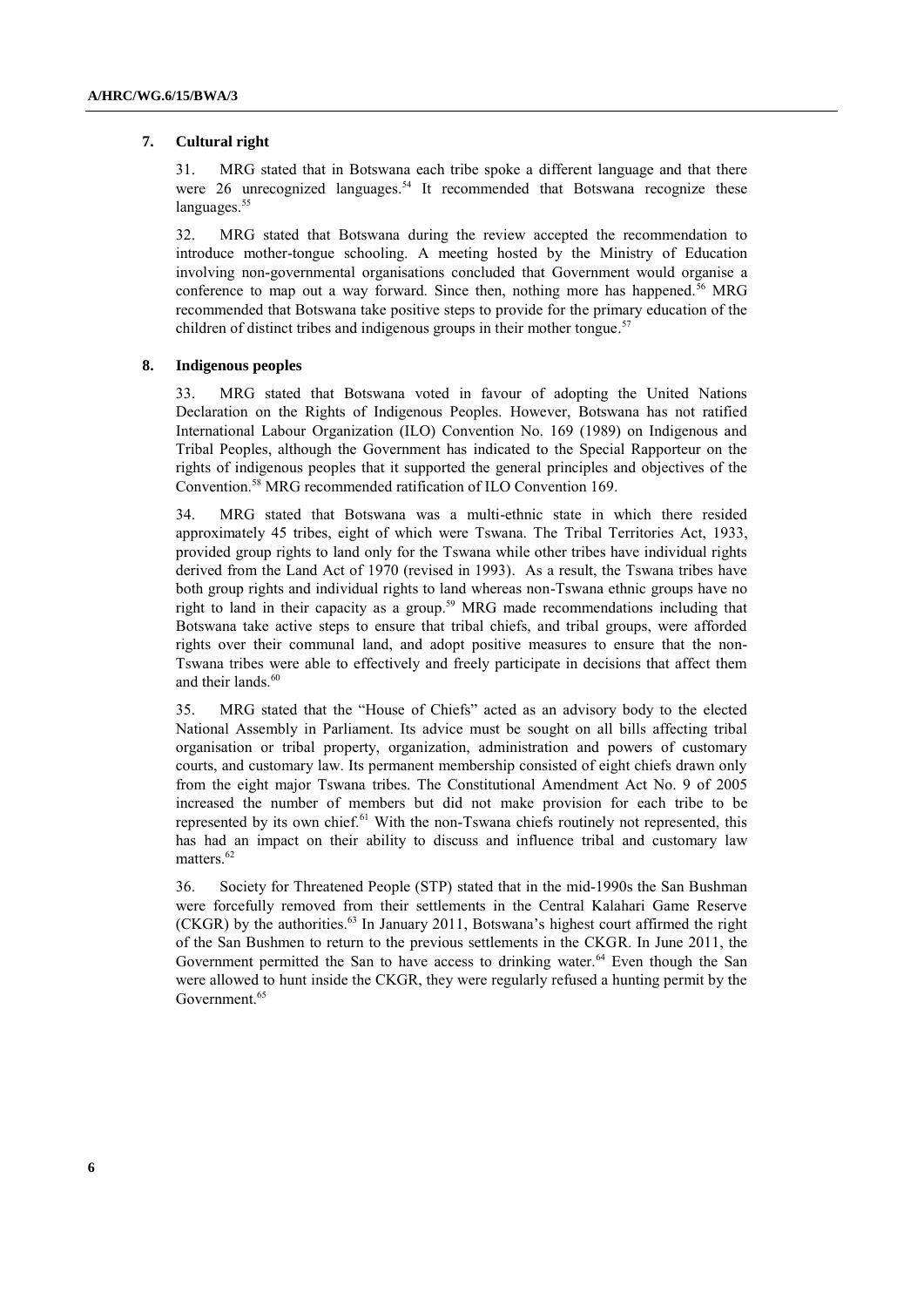## *Notes*

<sup>1</sup> The stakeholders listed below have contributed information for this summary; the full texts of all original submissions are available at: [www.ohchr.org.](http://www.ohchr.org/) (One asterisk denotes a national human rights institution with "A" status):

*Civil society*

| CHRI           | Commonwealth Human Rights Initiative, New Delhi, India;         |
|----------------|-----------------------------------------------------------------|
| CRIN           | Child Rights International Network;                             |
| <b>GIEACPC</b> | Global Initiative to End All Corporal Punishment of Children;   |
| JS 1           | The Botswana Centre for Human Rights, The Botswana Council of   |
|                | Non-Governmental Organisations, Lesbians, Gays and Bisexuals of |
|                | Botswana and Rainbow Identity, Botswana (Joint Submission 1);   |
| MRG            | Minority Rights Group, London, United Kingdom.                  |
|                |                                                                 |

- CHRI, p. 5, para. 37.
- <sup>3</sup> JS 1, p. 3, para. 6.
- MRG, p. 1, para. 4.
- JS 1, p.2, para. 4.
- JS 1, p. 3, para. 6.
- CHRI, p. 4, paras. 21, 22.
- JS 1, p. 3, para. 8.
- <sup>9</sup> JS 1, p. 4, para. 9.
- JS 1, p. 9, para. 34.
- CHRI, p. 5, para. 34.
- CHRI, p. 5, para. 35. *See also* JS 1, p. 2, para. 5.
- JS 1, p. 3, para. 6.
- CHRI, p. 4, para. 27.
- CHRI, p. 4, para. 29. JS 1, p. 5, para. 12.
- JS 1, p. 3, para. 6.
- JS 1, p. 5, para. 13.
- JS 1, p. 6, para. 16.
- JS 1, p. 7, para. 24.
- JS 1, p. 8, para. 26.
- <sup>21</sup> JS 1, p. 8, para. 29.
- GIEACPC, p. 2, para. 1.1.
- <sup>23</sup> GIEACPC, p. 2, para. 1.3.
- <sup>24</sup> GIEACPC, p. 2, para. 1.5.
- <sup>25</sup> JS 1, p. 8, para. 29.
- JS 1, p. 6, para. 17.
- 
- $27 \text{ JS } 1, \text{ p. } 6, \text{ para. } 17.$
- JS 1, p. 6, para. 18.
- JS 1, p. 9, para. 31.
- JS 1, p. 9, para. 32.
- CRIN, p. 1.
- CRIN, p. 4.
- CRIN, p. 1.
- CRIN, p. 3.
- CRIN, p. 2.
- CRIN, p. 2.
- CRIN, p. 4.
- CHRI, p. 2, para. 10.
- 
- <sup>39</sup> CHRI, p. 2, para. 10. CHRI referred to Kanane v State, Court of Appeal, Botswana (30 July 2003), p. 3, fn. 3.
- CHRI, p. 4, para. 3.
- CHRI, p. 3, para. 12.
- CHRI, p. 3, para. 13.
- CHRI, p. 3, para. 14.
- JS 1, p. 7, para. 22.